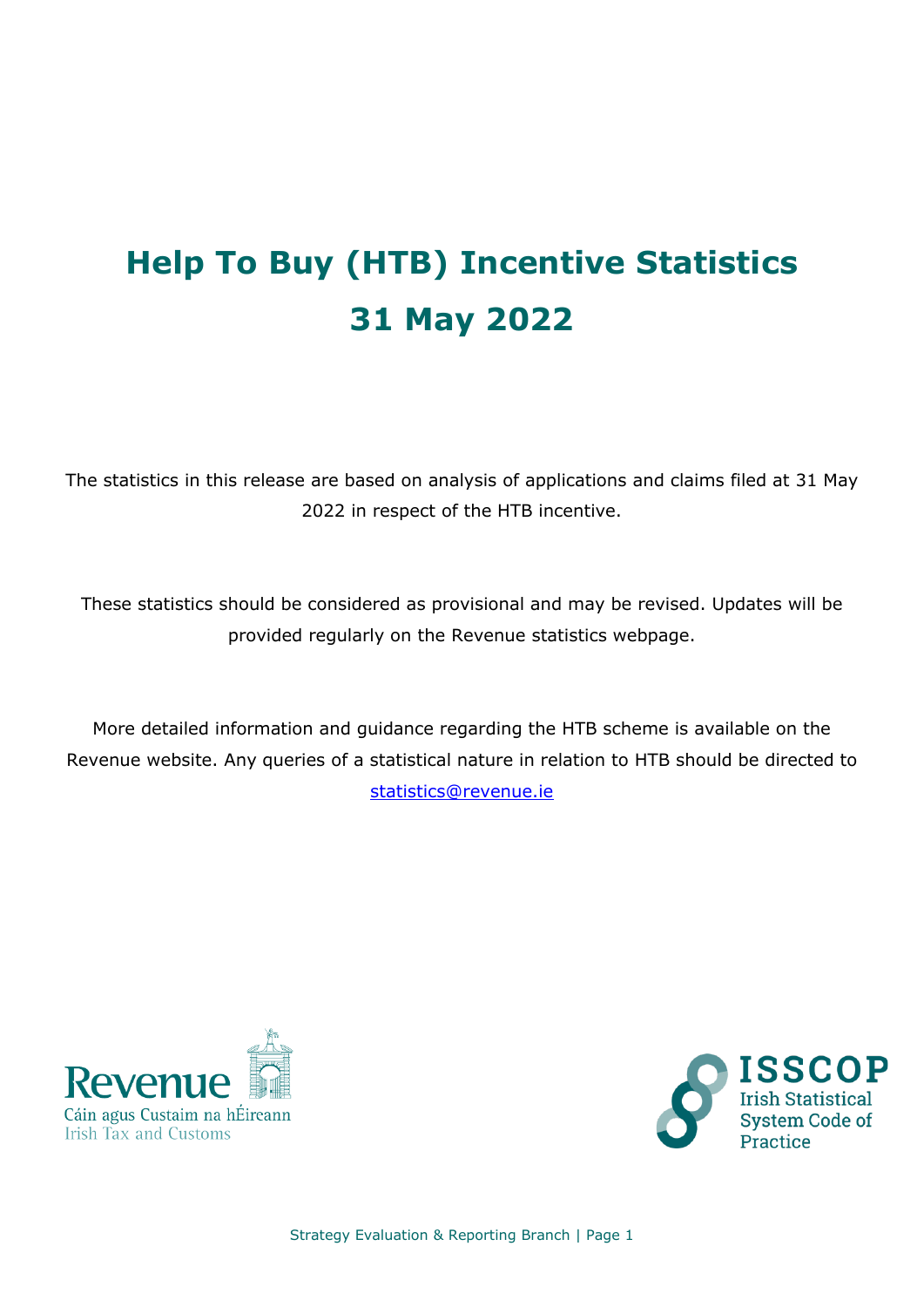### **Overview of the Incentive**

The Help To Buy (HTB) incentive, announced in Budget 2017 (October 2016), is designed to assist first-time buyers with the deposit required to purchase or self-build a new house or apartment to live in as their home.

The incentive provides for a refund of Income Tax and DIRT paid over the previous four tax years, limited to a maximum of 5% of the purchase value up to a value of €400,000. The HTB refund is capped at €20,000.

This incentive is available for the period from 19 July 2016 to 31 December 2022.

A temporary enhancement to the existing HTB scheme for the remainder of 2020 was announced in the July 2020 Stimulus plan. The enhanced HTB relief provides that where applicants satisfy certain conditions, increased relief is available up to a maximum of €30,000, or 10% of the purchase value. This enhancement has since been extended until 31 December 2022.

## **Qualifying Properties**

For a property to qualify under the scheme it must be purchased or built as the first-time buyer's home and, if purchased, it must be purchased from a qualifying contractor.

For a property to be eligible for HTB it cannot exceed a value of €600,000 in the period from 19 July to 31 December 2016 or €500,000 in the period from 1 January 2017 to 31 December 2022.

| <b>Purchase Value</b>                                                    | <b>Amount of Relief</b>           |
|--------------------------------------------------------------------------|-----------------------------------|
| Up to €400,000                                                           | Up to 5% of purchase price        |
| Between €400,000 and €500,000, from 1 January 2017                       | Maximum relief will be $E$ 20,000 |
| Over €500,000, from 1 January 2017                                       | No relief                         |
| Between €400,000 and €600,000, between 19 July 2016 and 31 December 2016 | Maximum relief will be $E$ 20,000 |
| Over €600,000, between 19 July 2016 and 31 December 2016                 | No relief                         |

The property must be occupied by the first-time buyer, or at least one of the first-time buyers in the case of multiple first-time buyers, within 2 years and for a minimum period of five years.

## **Qualifying Contractors**

For a contractor to become part of the HTB process, they must first apply to, and be approved by, Revenue to become registered as a 'Qualifying Contractor'.

A full list of [all qualifying contractors](http://www.revenue.ie/en/property/documents/htb-qualifying-contractors.pdf) is available on the Revenue website. To date, there are **1,132** registered qualifying contractors.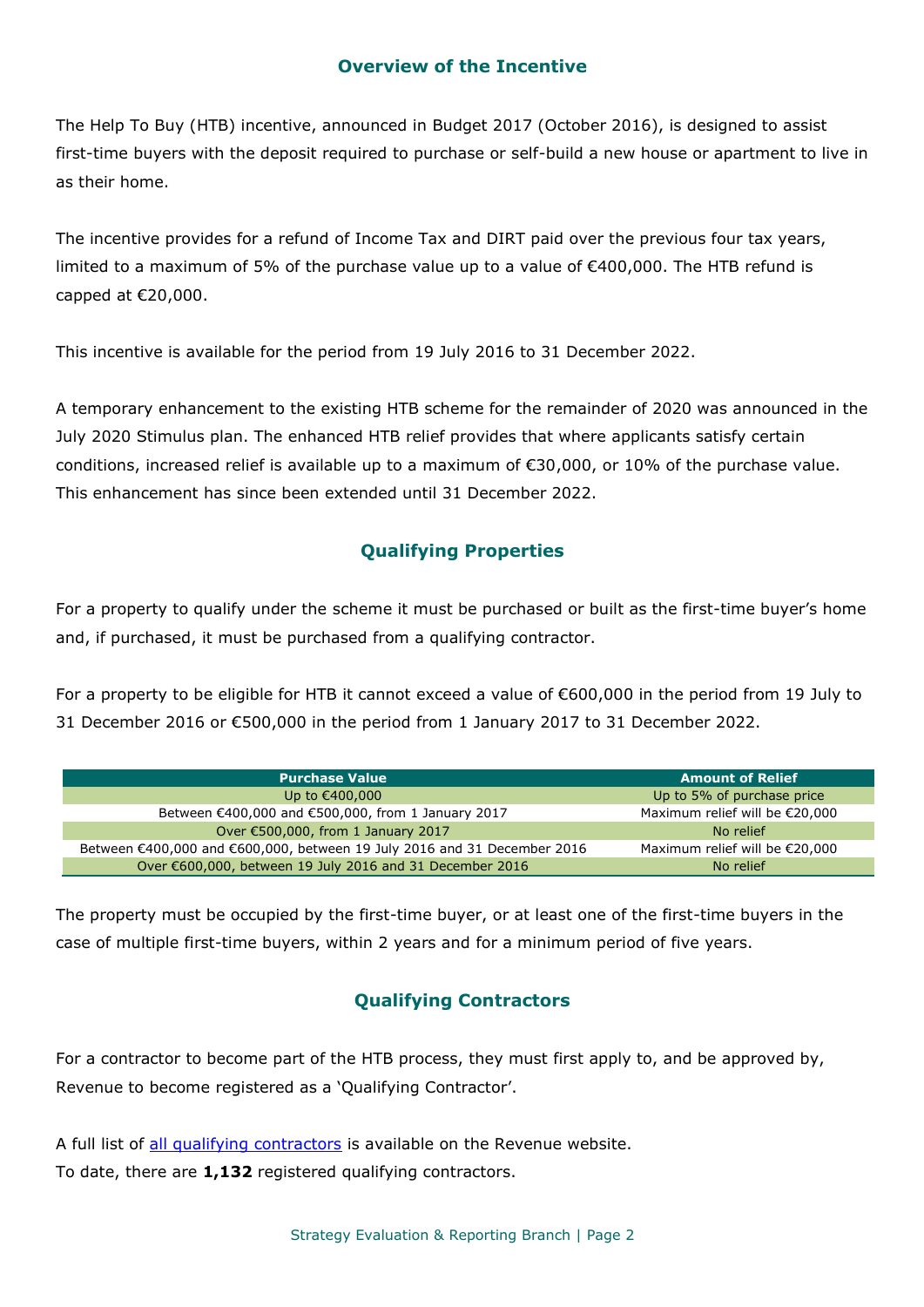## **Applications and Claims**

There are two stages to the HTB online process.

#### **(1) Application Stage:**

First-time buyers / self-builders apply online via Revenue's myAccount or ROS systems.

Revenue encourages prospective applicants to file any necessary tax returns, and resolve any outstanding issues, before making the HTB application. This is because the processing time for applications depends on the applicant to resolve any outstanding matters and complete the application.

Compliant taxpayers who complete their HTB application are provided with an Application Number and a summary of the maximum relief available to them under the incentive. A mortgage provider, broker, qualifying contractor or solicitor can use this summary to verify the relief available to the applicant, for the purposes of mortgage approval or drawdown, or signing a house purchase contract.

To date, Revenue has received **83,099** HTB applications (excluding cancelled applications).

#### **(2) Claim Stage:**

Applications will progress to the claim stage only if the applicant decides to purchase a property that is eligible for the scheme. Many applications may never progress to the claim stage because the applicant does not purchase a property or purchases a property not eligible for the scheme.

The decision on whether, or when, to progress to the claim stage rests with the applicant. First-time buyers can submit their claim once a contract is signed for the purchase of a property. In the case of self-builds, the claim can be submitted after the drawdown of the first tranche of the mortgage.

To make a claim, the claimant must confirm and provide documentary evidence of the details of the property, the purchase price, date of completion, mortgage and deposit paid. The claim can then be submitted online.

When a claim is submitted, the information provided must be verified by the qualifying contractor or the solicitor acting on behalf of the self-builder. Claims cannot be approved and paid until the qualifying contractor or solicitor has verified the claim. The time taken for this is outside Revenue's control.

For the reasons outlined above, many HTB applications are unlikely to progress to the claim stage and therefore the number of applications does not provide a reliable basis to estimate the likely cost of the scheme. To date, **33,843** HTB claims have been made, of which **33,035** are approved. The estimated total value of approved HTB claims to date is in the order of **€630.9 million** and the total value of approved and pending HTB claims to date is in the order of **€646.0 million**, of which **€20.2 million**  represent retrospective claims (for the period 19 July to 31 December 2016).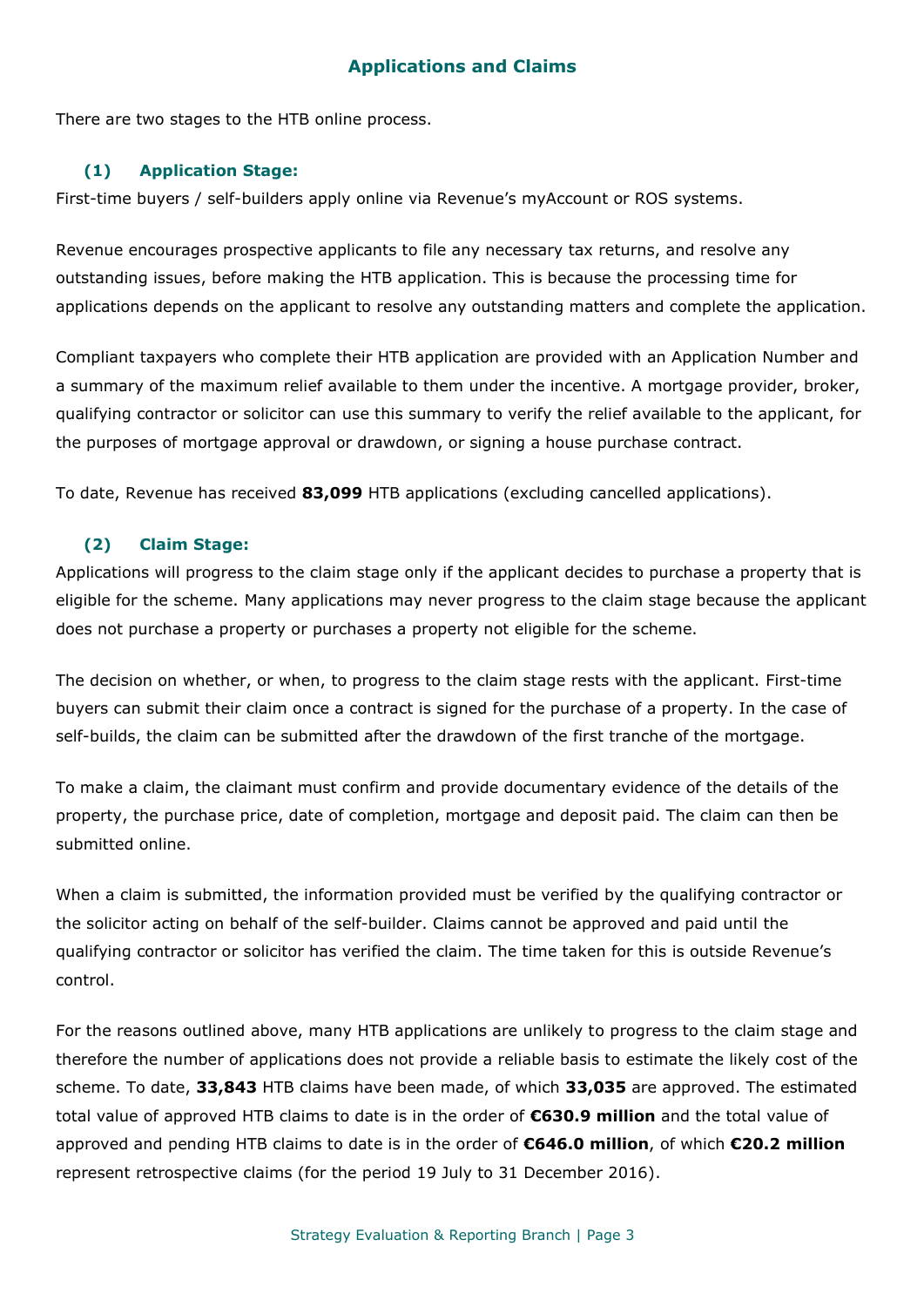#### **Table 1: Application Stage Statistics**

|           | Retrospective* | <b>Non-Retrospective</b> | <b>Total</b> | % of Total  |
|-----------|----------------|--------------------------|--------------|-------------|
| Approved  | 1.600          | 58,955                   | 60,555       | 72.87%      |
| Pending** | 126            | 22,418                   | 22,544       | 27.13%      |
| Total     | 1,726          | 81,373                   | 83,099       | <b>100%</b> |

\*Retrospective refers to applications and claims in respect of the period from 19 July 2016 to 31 December 2016.

\*\*Pending means that the applicants either have to file an outstanding return or address a compliance issue, the application is to be reviewed by a Revenue caseworker, or the applicant needs to finalise his or her application.

Table 1 provides a breakdown of the total number of approved and pending HTB applications.

#### **Table 2: Claims Stage Statistics**

|        | <b>Retrospective</b> | <b>Non-Retrospective</b> | Total  |  |
|--------|----------------------|--------------------------|--------|--|
| Claims | 486'                 | 32,357                   | 33,843 |  |

#### **Table 3: Claims by Build Type**

| <b>Build Type</b>                    | <b>Number</b> | % of Total  |
|--------------------------------------|---------------|-------------|
| Purchased (Retrospective Claim)      | 1,075         | 3.18%       |
| Purchased (Non-Retrospective Claim)  | 24,162        | 71.39%      |
| Self-Build (Retrospective Claim)     | 411           | $1.21\%$    |
| Self-Build (Non-Retrospective Claim) | 8,195         | 24.21%      |
| Total                                | 33,843        | <b>100%</b> |

Table 3 provides a breakdown of the HTB claims by build type and when purchased or self-built.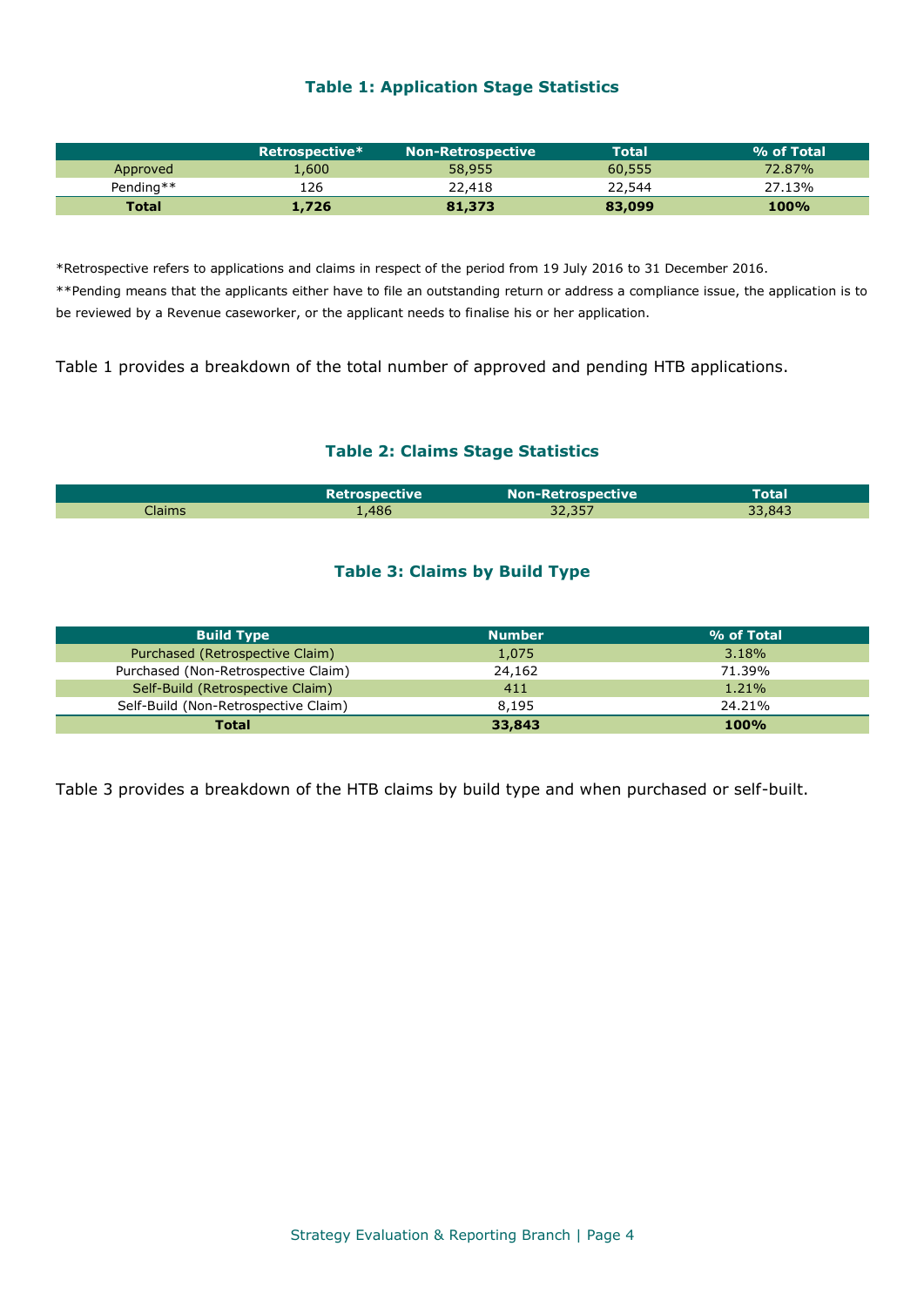#### **Table 4: Property Value of HTB Claims**

| <b>Property Value Range</b> | <b>Number</b> | % of Total |
|-----------------------------|---------------|------------|
| $0-150K$                    | 456           | 1.35%      |
| 151-225K                    | 2,783         | 8.22%      |
| 226-300K                    | 10,192        | 30.12%     |
| 301-375K                    | 11,663        | 34.46%     |
| 376-450K                    | 6,357         | 18.78%     |
| Over 450K                   | 2,392         | 7.07%      |
| <b>Total</b>                | 33,843        | 100%       |

Table 4 provides a breakdown of the property value of the properties for which HTB claims have been made to date.

#### **Table 5: Loan-to-Value Ratio of HTB Claims**

| <b>Loan-to-Value Ratio</b> | <b>Number</b> | % of Total |
|----------------------------|---------------|------------|
| 70%-74.99%                 | 5,427         | 16.04%     |
| 75%-79.99%                 | 4,092         | 12.09%     |
| 80%-84.99%                 | 5,432         | 16.05%     |
| 85%-89.99%                 | 7,761         | 22.93%     |
| 90% & over                 | 11,131        | 32.89%     |
| <b>Total</b>               | 33,843        | 100%       |

Table 5 provides a breakdown of the loan-to-value ratio of properties relating for which HTB claims have been made to date. The loan-to-value ratio is the amount of the mortgage as a percentage of the purchase value of the house or apartment. In order to avail of the HTB incentive, the loan-to-value ratio must be 70% or more.

#### **Table 6: HTB Claim Amounts**

| <b>Amount Claimed</b> | <b>Number</b> | % of Total |
|-----------------------|---------------|------------|
| $€0 - €4,999$         | 575           | 1.70%      |
| €5,000 - €9,999       | 2,539         | 7.50%      |
| €10,000 - €14,999     | 7,736         | 22.86%     |
| €15,000 - €19,999     | 9,162         | 27.07%     |
| €20,000               | 2,988         | 8.83%      |
| €20,001 - €30,000     | 10,843        | 32.04%     |
| <b>Total</b>          | 33,843        | 100%       |

Table 6 provides a breakdown of the actual claim amounts for which HTB claims have been made to date.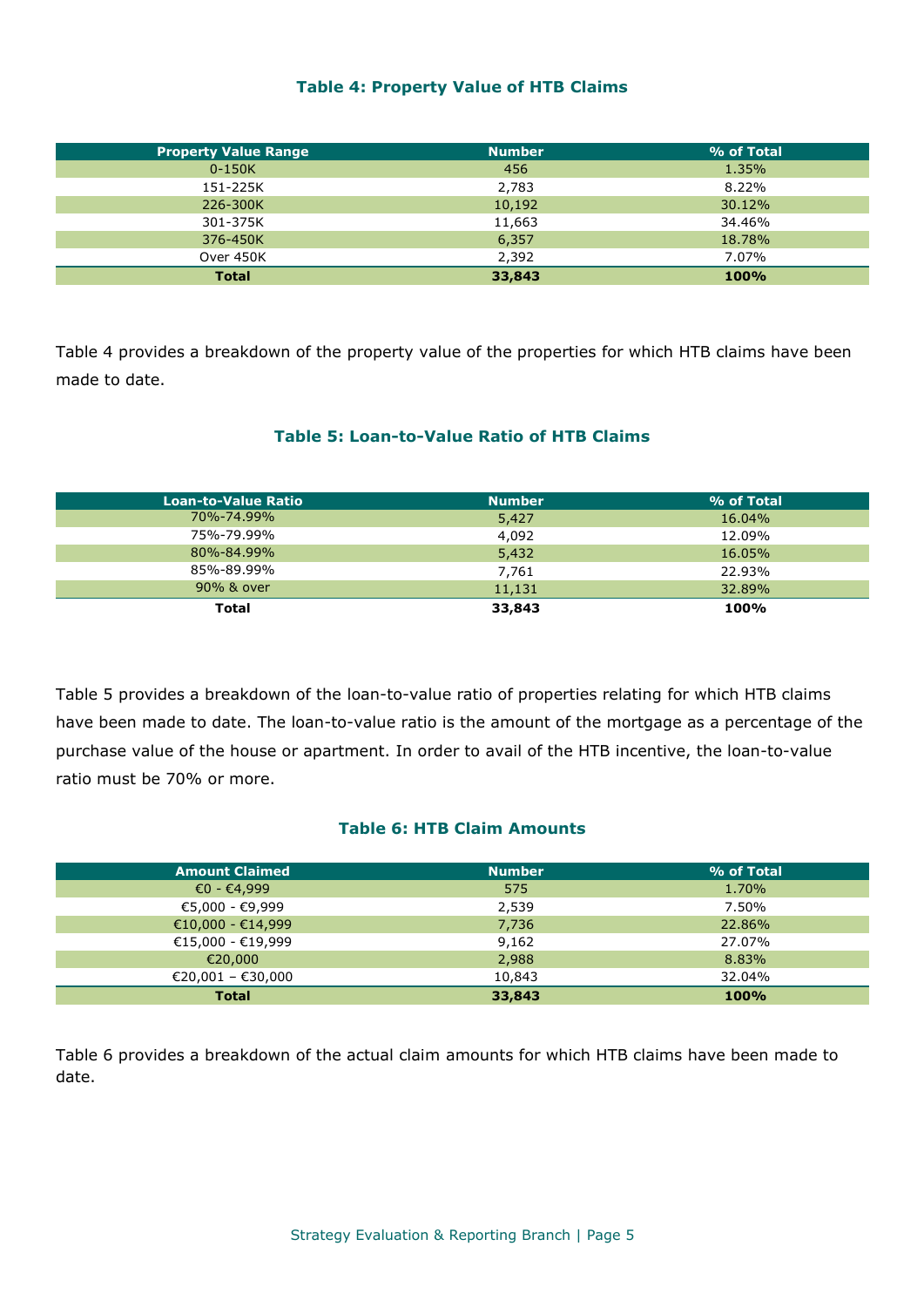## **Table 7: Geographical Breakdown of HTB Claims**

| <b>County</b>    | <b>Number</b> | Claim Amount (Cm) |
|------------------|---------------|-------------------|
| <b>Carlow</b>    | 322           | 5.4               |
| Cavan            | 323           | 5.3               |
| <b>Clare</b>     | 576           | 10.3              |
| <b>Cork</b>      | 4,222         | 86.0              |
| <b>Donegal</b>   | 511           | 7.6               |
| <b>Dublin</b>    | 8,101         | 160.6             |
| Galway           | 1,612         | 30.5              |
| <b>Kerry</b>     | 420           | 7.1               |
| <b>Kildare</b>   | 3,871         | 81.6              |
| Kilkenny         | 483           | 9.1               |
| Laois            | 681           | 12.2              |
| Leitrim          | 96            | 1.5               |
| <b>Limerick</b>  | 1,069         | 19.7              |
| Longford         | 135           | 2.2               |
| Louth            | 1,208         | 21.0              |
| Mayo             | 669           | 11.6              |
| <b>Meath</b>     | 3,989         | 74.9              |
| Monaghan         | 348           | 5.9               |
| <b>Offaly</b>    | 454           | 8.7               |
| <b>Roscommon</b> | 299           | $5.2$             |
| <b>Sligo</b>     | 264           | 4.3               |
| <b>Tipperary</b> | 556           | 9.2               |
| <b>Waterford</b> | 812           | 13.5              |
| Westmeath        | 450           | 8.0               |
| Wexford          | 957           | 16.8              |
| <b>Wicklow</b>   | 1,415         | 27.8              |
| <b>Total</b>     | 33,843        | 646.0             |